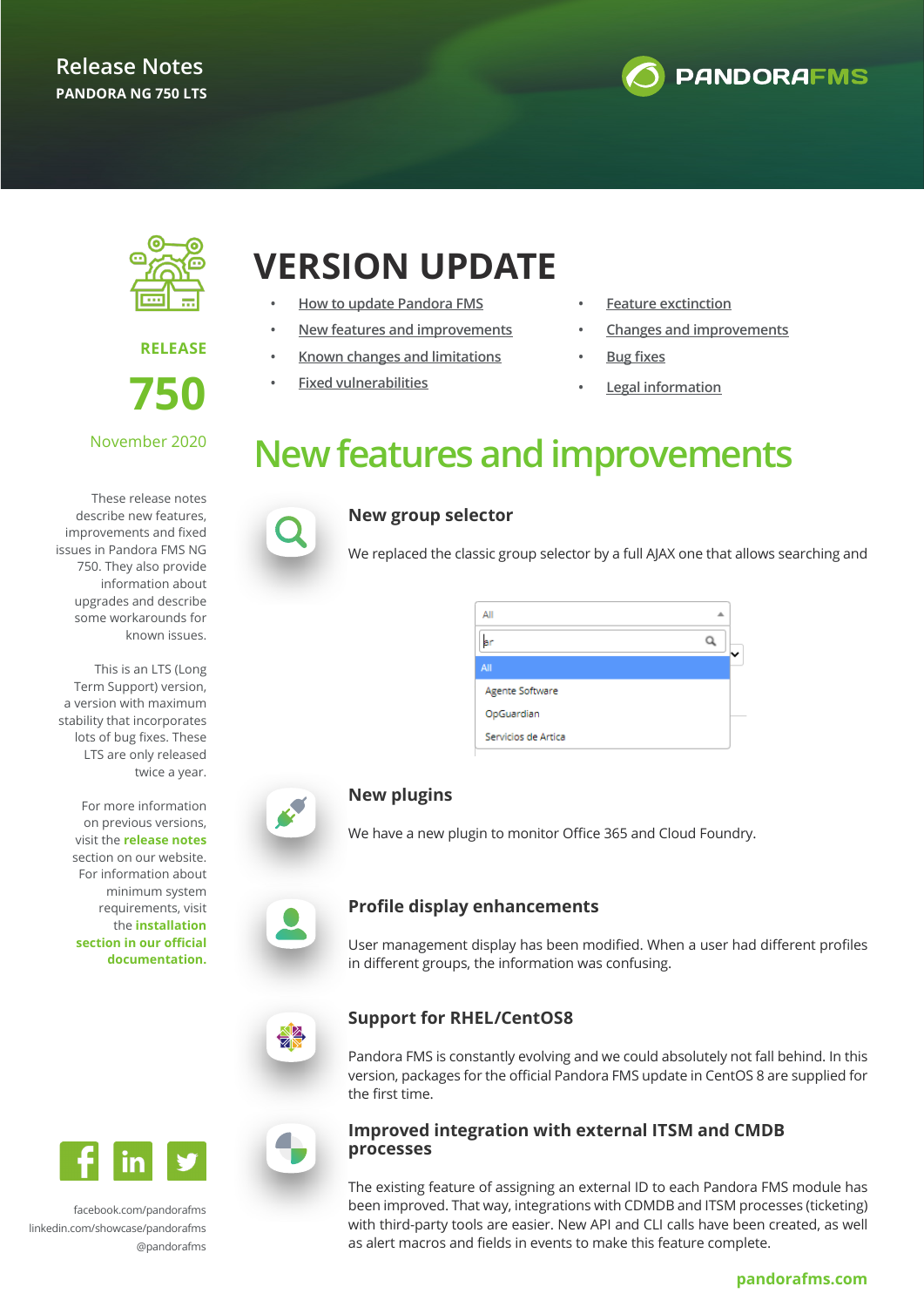

<span id="page-1-0"></span>

#### **How to update Pandora FMS**

There are several ways to update Pandora FMS console:

**Through Update**   $\mathbf{v}$ **Manager**, in Pandora FMS console itself, automatically (it requires console internet connection).

 $\mathbf{v}$ **Through Update Manager**, in Pandora FMS console itself, manually, through OUM update files.

**By manually installing**   $\mathbf{v}$ **packages** (rpm, deb...) and later updating the console through the web interface.

> The server will have to be manually updated through RPM or tarball packages.

You can find more information about Pandora FMS downloads on our website:

OpenSourceversion packages.

Enterpriseversion packages.

For detailed information and the steps to follow to update each item, classified by operating systems, go to our Wiki

## **Known changes and limitations**

### **Log Modules**

When creating a log type module in both agents and policies, having ElasticSearch enabled in Pandora FMS console, it stayed as "uninitialized" forever as it did not save the information in the database. The creation where these "modules" should be created as agent plugins has been modified, adding the module's configuration instead of the agent plugin line.

Additionally, additional configuration such as timeouts or crontabs can be added to the agent plugin.

### **Blocking in DB in HA environment**

A specific database blocking problem has been identified in HA environments when the database maintenance script was launched from two nodes simultaneously. Detection of the main node (Master) has been added so that non-masters do not perform the operations that cause locks and a parameter (-f) has been added to force execution and bypass protection if necessary.

## **Fixed vulnerabilities**

Thanks to Matthew Aberegg and Ary Dobrovolskiy, among other independent security researchers who have provided us with information and contacted us to report security issues in Pandora FMS.

In this release, different entryways (XSS) to Pandora FMS code through the web browser in the following views have been solved:

| Case # | GitLab # | <b>Description</b>                                                                                                                                            |
|--------|----------|---------------------------------------------------------------------------------------------------------------------------------------------------------------|
| n/a    | 6279     | In editing operating systems, network scan scripts, special days, remote components,<br>template configuration, user description and private company numbers. |
| n/a    | 6278     | In the ajax.php used for Pandora FMS console                                                                                                                  |
| n/a    | 6316     | In the indexing of certain pandora folders.                                                                                                                   |
| n/a    | 6616     | In password reset in Pandora FMS login                                                                                                                        |

## **Feature extinction**

In this release, no existing Pandora FMS features have disappeared.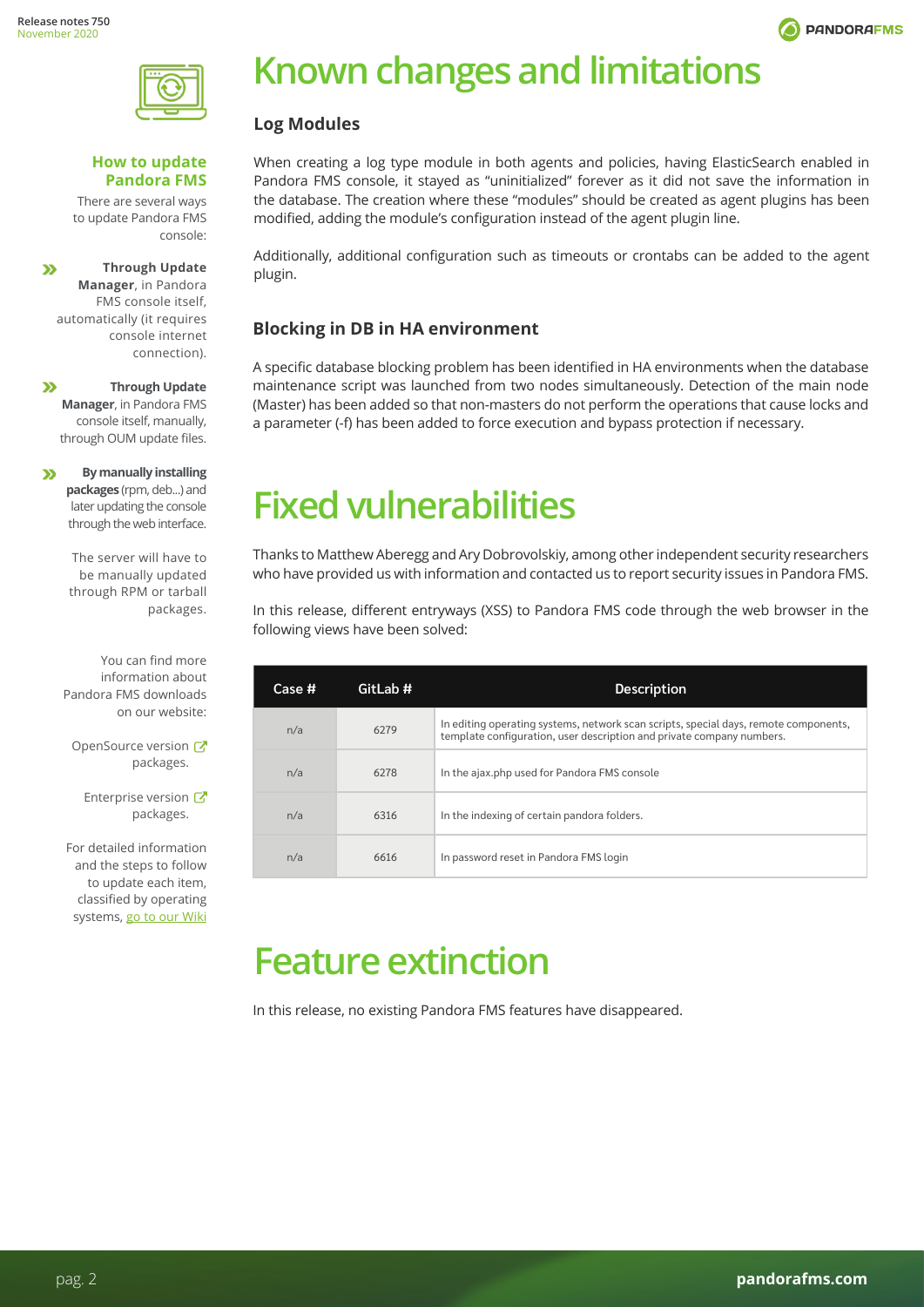



# **Changes and improvements**

<span id="page-2-0"></span>

| <b>Other resources</b> |
|------------------------|
| for your interest      |

```
Documentation of C
Pandora FMS online
```
- Plugin Library  $C$
- Pandora FMS official C technical support

| <b>Case #</b> | GitLab # | <b>Description</b>                                                                                                                                                                                                                 |
|---------------|----------|------------------------------------------------------------------------------------------------------------------------------------------------------------------------------------------------------------------------------------|
| 9854          | 6279     | The number of characters to use in the agent plugins field has increased.                                                                                                                                                          |
| n/a           | 6278     | Modified correlation alert wrong creation flow.                                                                                                                                                                                    |
| n/a           | 6316     | Added icon for OS Mainframe agents on network maps.                                                                                                                                                                                |
| 9147          | 6616     | Added the possibility of choosing the agent group created by the dynamic snmp.pl<br>plugin.                                                                                                                                        |
| n/a           | 6185     | Modified UM profile performance. A user manager can work only with the users of<br>the group it has permissions on. Fixed several minor issues related to super users and<br>users without profile.                                |
| 10176 / 10180 | 5944     | Updated the Sybase plugin to use the DBD::Sybase library.                                                                                                                                                                          |
| n/a           | 6119     | Changed text string "critical/warning status" to "critical/warning threshold" to avoid<br>misunderstanding.                                                                                                                        |
| n/a           | 6050     | Modified the size of the report fonts within the visual styles setup.                                                                                                                                                              |
| n/a           | 5296     | A "Save passwords" button has been added in the Active Directory login configuration<br>that allows to decide whether you want to store the passwords in the local database,<br>just as it exists in the LDAP login configuration. |
| n/a           | 6153     | Enabled by default the "reset counter for non-sustained alerts" token in alerts.                                                                                                                                                   |
| n/a           | 5230     | Created a pop-up to be displayed when a valid license is deleted or expired.                                                                                                                                                       |
| 9411          | 5435     | The possibility of including a default filter in Pandora FMS trap view has been added.                                                                                                                                             |
| n/a           | 6257     | Added new images for groups and visual consoles by default.                                                                                                                                                                        |
| n/a           | 6145     | Added a selector in the module graphs to show/hide the AVG/MAX/MIN data.                                                                                                                                                           |
| n/a           | 6299     | Added statistics controls per container and separated docker and docker swarm<br>libraries.                                                                                                                                        |
| n/a           | 6297     | Added the necessary competences to the Oracle plugin to support CDB/PDB.                                                                                                                                                           |
| n/a           | 6462     | Modified Marklogic plugin modification so that port checks are not blocking.                                                                                                                                                       |
| n/a           | 6459     | PDF report creation with lots of graphs performance has been substantially improved.                                                                                                                                               |
| n/a           | 6434     | Modified the default names of the agents created when installing a Pandora FMS ISO.                                                                                                                                                |
| n/a           | 4054     | Created a new Cloud Foundry plugin.                                                                                                                                                                                                |
| 10265         | 6013     | Added the option to customize the Y axis of graphs.                                                                                                                                                                                |
| n/a           | 6448     | Created the failover token in report wizards for the availability item.                                                                                                                                                            |
| n/a           | 6318     | Added option to accept insecure certificates in WUX checks.                                                                                                                                                                        |
| n/a           | 6370     | Added the options to create/remove the covers and indexes of Pandora FMS reports.                                                                                                                                                  |
| 10018         | 5847     | Added recommendations for creating new indexes in the database.                                                                                                                                                                    |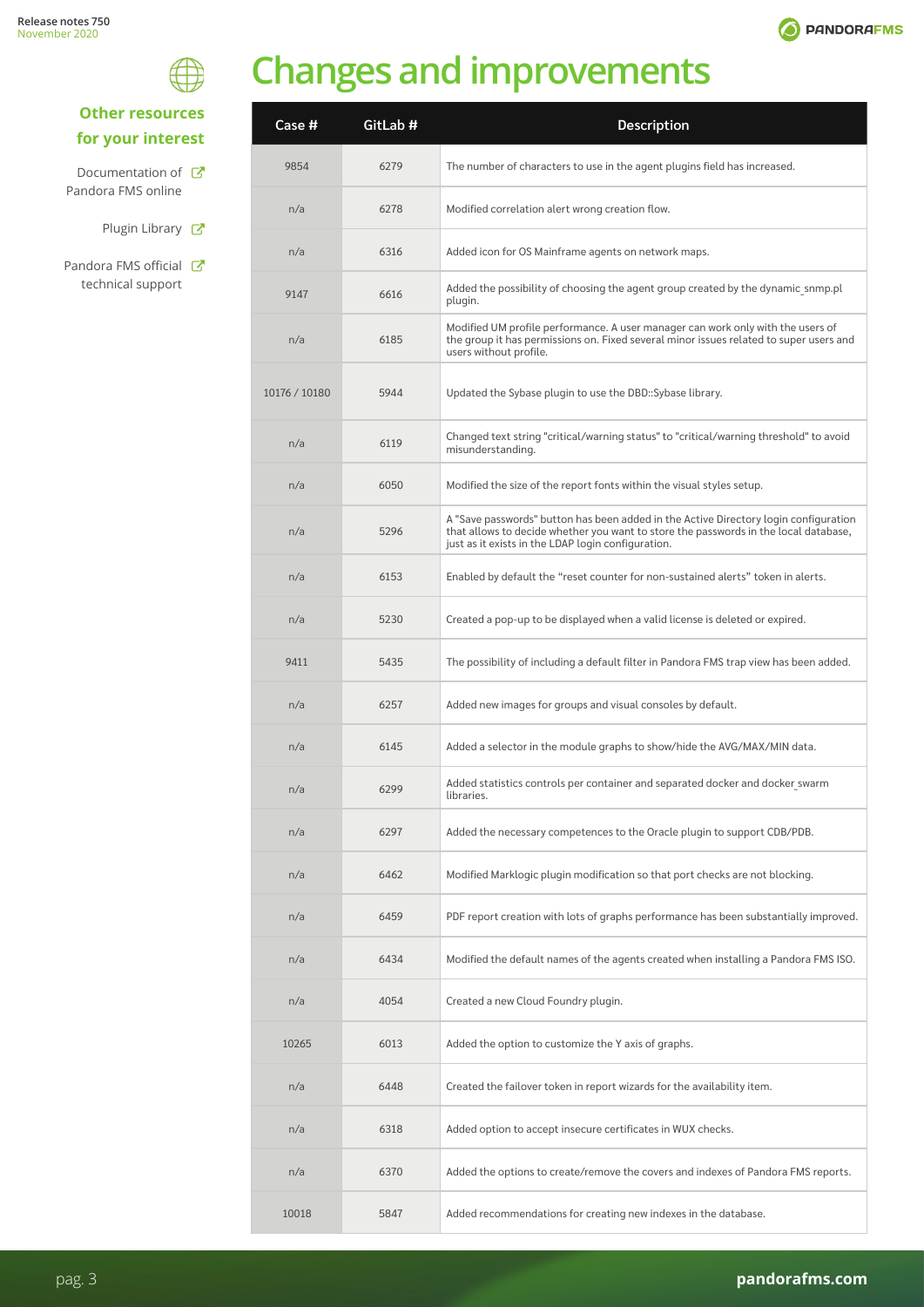**O** PANDORAFMS

**Changes and improvements**

| Case # | GitLab #  | Descripción                                                                                                                                                 |
|--------|-----------|-------------------------------------------------------------------------------------------------------------------------------------------------------------|
| n/a    | 6366      | Added combo for selecting the type of charts in reports.                                                                                                    |
| 10364  | 6104      | Increased the maximum number of fields that can be entered in a command.                                                                                    |
| n/a    | 6579      | Included agent name and alias macros in response to events.                                                                                                 |
| n/a    | 6594      | Added AD documentation regarding Windows password policy.                                                                                                   |
| n/a    | 6572      | Added more information about events, including API calls.                                                                                                   |
| n/a    | 6352      | Modified the documentation of the VMWare plugin adding some additional tokens<br>that were not documented.                                                  |
| n/a    | 6606      | Added description in service tree view.                                                                                                                     |
| n/a    | 6538      | Modified the documentation on the report Monitor report item.                                                                                               |
| n/a    | 6644      | Created a plugin for Office 365 monitoring.                                                                                                                 |
| n/a    | 6410      | Added list of agent IP addresses when using SNMP and WMI wizards, in case you have<br>several.                                                              |
| n/a    | 6577      | An administrator user will no longer have to add any type of profile to be able to be<br>created.                                                           |
| n/a    | 6550      | Pandora HA documentation has been modified and extended.                                                                                                    |
| n/a    | 6391      | Modified dashboard documentation to explain the impossibility of adding two network<br>maps, failing in displaying one of them.                             |
| n/a    | 6359      | Fixed documentation bugs in API and CLI calls where the examples were incorrect.                                                                            |
| n/a    | 6287      | Added in the VMWare documentation the new dependencies necessary for its correct<br>use.                                                                    |
| n/a    | 5633      | Added documentation of node configuration to be able to see the custom fields in the<br>Metaconsole.                                                        |
| n/a    | 6304/6324 | Added Pandora WUX documentation section with the commands that can be used in<br>selenium. Also added a section with recommendations for proper monitoring. |
| n/a    | 6511      | Updated the SAML documentation both descriptive of the tool and configuration in<br>Pandora FMS.                                                            |
| 10018  | 5847      | Optimized pandora db performance through database indexes.                                                                                                  |
| 10364  | 6104      | Increased the maximum number of fields that can be added to alert commands.                                                                                 |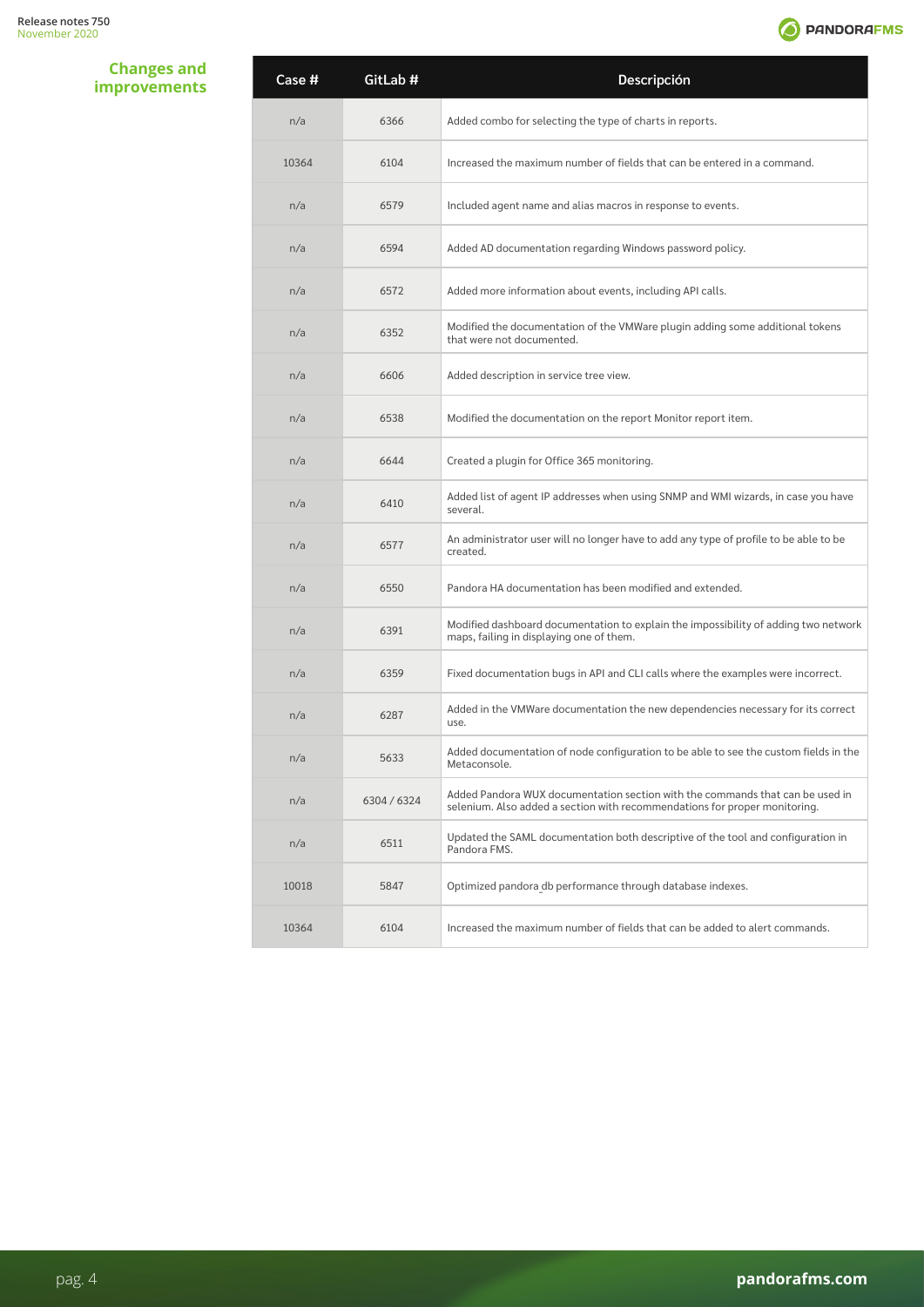

<span id="page-4-0"></span>

| Case #                   | GitLab # | <b>Description</b>                                                                                                                                     |
|--------------------------|----------|--------------------------------------------------------------------------------------------------------------------------------------------------------|
| 10385 / 10696 /<br>10684 | 6320     | Fixed the "Rollover" console timestamp operating mode where the date format was<br>displayed incorrectly.                                              |
| n/a                      | 6289     | Modified the wiki to specify how to use the "Item import text from url" report<br>element.                                                             |
| n/a                      | 6288     | Fixed Log Report element in reports.                                                                                                                   |
| 10617                    | 6276     | Fixed the display of SNMP graphs of Metaconsole modules.                                                                                               |
| 10666                    | 6327     | Fixed "add cluster agent" API call.                                                                                                                    |
| 10483                    | 6250     | Deleted PHP Warning errors from the Pandora FMS console log that overfills the log.                                                                    |
| 10501                    | 6234     | Fixed autorefresh in the event view that modified the filter it had at that moment.                                                                    |
| 10520 / 10629            | 6212     | Fixed module template creation in Spanish.                                                                                                             |
| n/a                      | 6200     | Fixed the visual bug of the advanced LDAP parameters without having them active.                                                                       |
| 10465                    | 6189     | Deleted the execution errors of the dynamic snmp.pl plugin.                                                                                            |
| n/a                      | 6186     | Modified the links of the OpenSource server installers.                                                                                                |
| 10390                    | 6176     | Fixed the actions to be carried out with restrictive permissions within the dashboards.                                                                |
| n/a                      | 6138     | Fixed the ability to save credentials without an identifier.                                                                                           |
| 9761                     | 6129     | Fixed log correlation problems where any log triggered the alert with the configura-<br>tion by agent.                                                 |
| n/a                      | 6083     | Modified log viewer display when no log is found by filtering.                                                                                         |
| n/a                      | 6077     | Fixed the non-differentiation of agents with the same name coming from different<br>nodes in Metaconsole.                                              |
| n/a                      | 6046     | Fixed the change of operators in the correlation alerts already created.                                                                               |
| n/a                      | 4292     | Fixed a visual bug in Pandora FMS rich text boxes.                                                                                                     |
| n/a                      | 6361     | Fixed the display of events of a standard user with administrator permissions on the<br>all group, where any action on system events can be performed. |
| n/a                      | 10688    | Fixed the user editing error when after pressing "enter" when entering a new<br>password, a warning would appear to delete the user.                   |
| n/a                      | 6275     | Modified collections visual bug showing that a collection was correctly created when<br>edited.                                                        |
| 10615                    | 6274     | Fixed "get inventory module data" API call.                                                                                                            |
| n/a                      | 6270     | Fixed the error of deleting user profiles with accents or spaces.                                                                                      |
| n/a                      | 6254     | Fixed the display of rule templates in alert correlation.                                                                                              |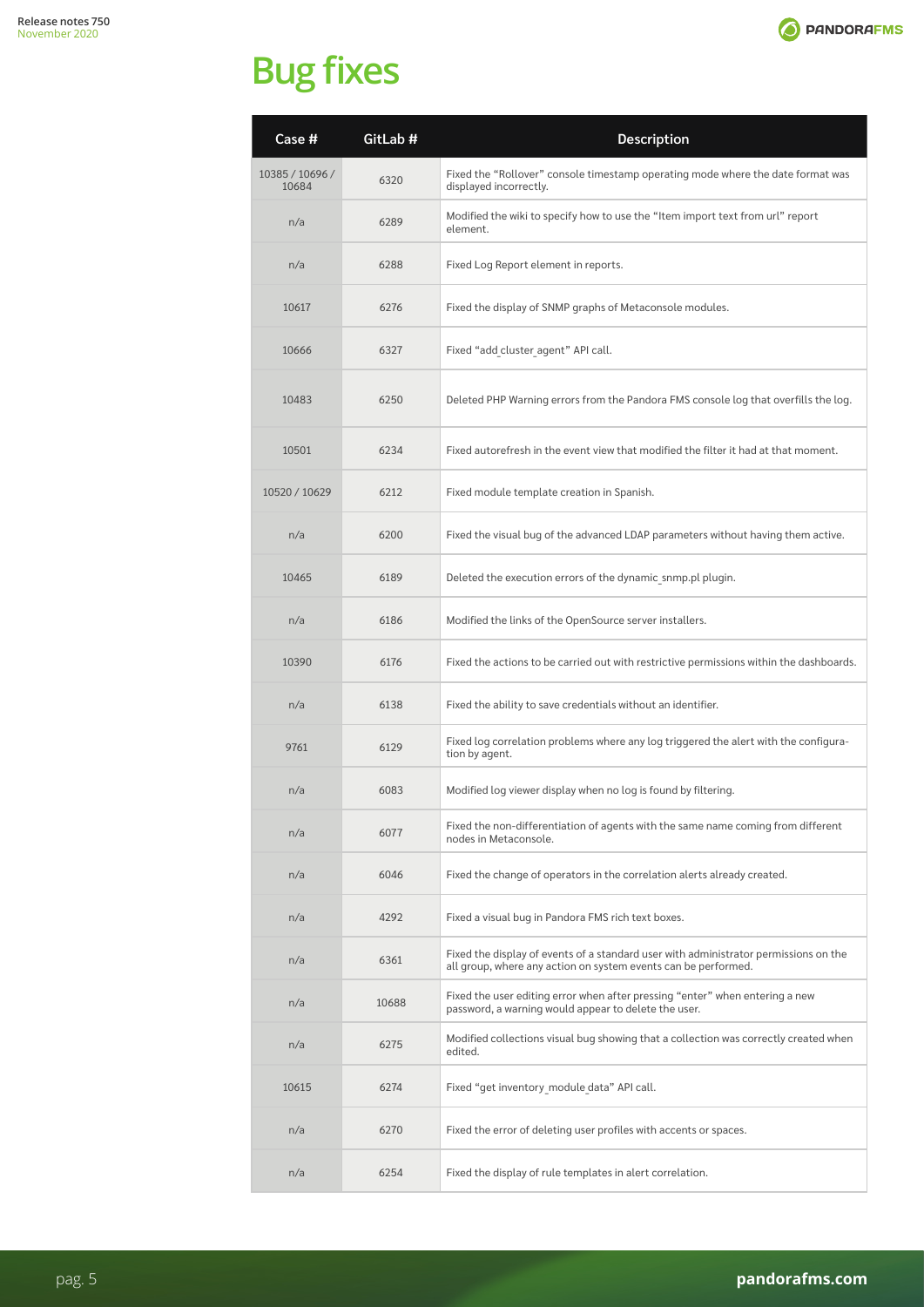

| Case #        | GitLab # | <b>Description</b>                                                                                                     |
|---------------|----------|------------------------------------------------------------------------------------------------------------------------|
| 10560         | 6237     | Modified agent filtering in Metaconsole policies where all cases were shown<br>regardless of the group.                |
| n/a           | 6227     | Fixed Monitor View visual error that misplaced the console.                                                            |
| n/a           | 6221     | Changed the "thresholds" token error that should be "weights" in services.                                             |
| 10488         | 6197     | Fixed changing the login screen background in Microsoft Edge browser.                                                  |
| 10482         | 6195     | Fixed HTML entities that were displayed in the audit table                                                             |
| n/a           | 6190     | Fixed the services message when a service module is disabled.                                                          |
| 10444         | 6169     | Fixed SNMP module version modification through massive operations.                                                     |
| n/a           | 6159     | Fixed policy export by which HTML entities were created in CSV.                                                        |
| n/a           | 6134     | Visual change in the report checkboxes to match the new Pandora FMS buttons.                                           |
| n/a           | 6127     | Fixed a visual error in the error report in Pandora FMS console.                                                       |
| n/a           | 6118     | Fixed user editing visual error that misplaced the console.                                                            |
| n/a           | 5971     | Fixed the display of the event within module graphs.                                                                   |
| n/a           | 5898     | Fixed section title duplication in Pandora FMS diagnostic view.                                                        |
| n/a           | 6262     | Fixed bug of user permissions necessary to use mass operations, with the UM<br>permission is enough.                   |
| 10704         | 6342     | Fixed new modules CPU, Disk, Services through the WMI wizard.                                                          |
| 10701         | 6338     | Modified the error message when the server is down.                                                                    |
| 10699         | 6336     | Corrected the data obtained by means of the IFHXXXX SNMP Wizard.                                                       |
| 10699 / 10652 | 6334     | Fixed the problem whereby the SNMP Wizard did not add the selected modules<br>correctly, but added modules by default. |
| 10183         | 6630     | Fixed server and console failure when adding a new node in HA servers view.                                            |
| n/a           | 6325     | Fixed network map creation when created using an empty network map.                                                    |
| 10688         | 6322     | Fixed the error in editing a user's passwords that gave the option to delete the user<br>when pressing "enter".        |
| n/a           | 6349     | Fixed log reports so that matching logs appear correctly.                                                              |
| n/a           | 6430     | Modified Pandora FMS console suggestion/issue forwarding.                                                              |
| 10786         | 6428     | Fixed service reports when exported to CSV.                                                                            |
| n/a           | 6423     | Fixed module copy error between two different policies.                                                                |
| 10756         | 6421     | Fixed the permissions of a standard user with administrator profile.                                                   |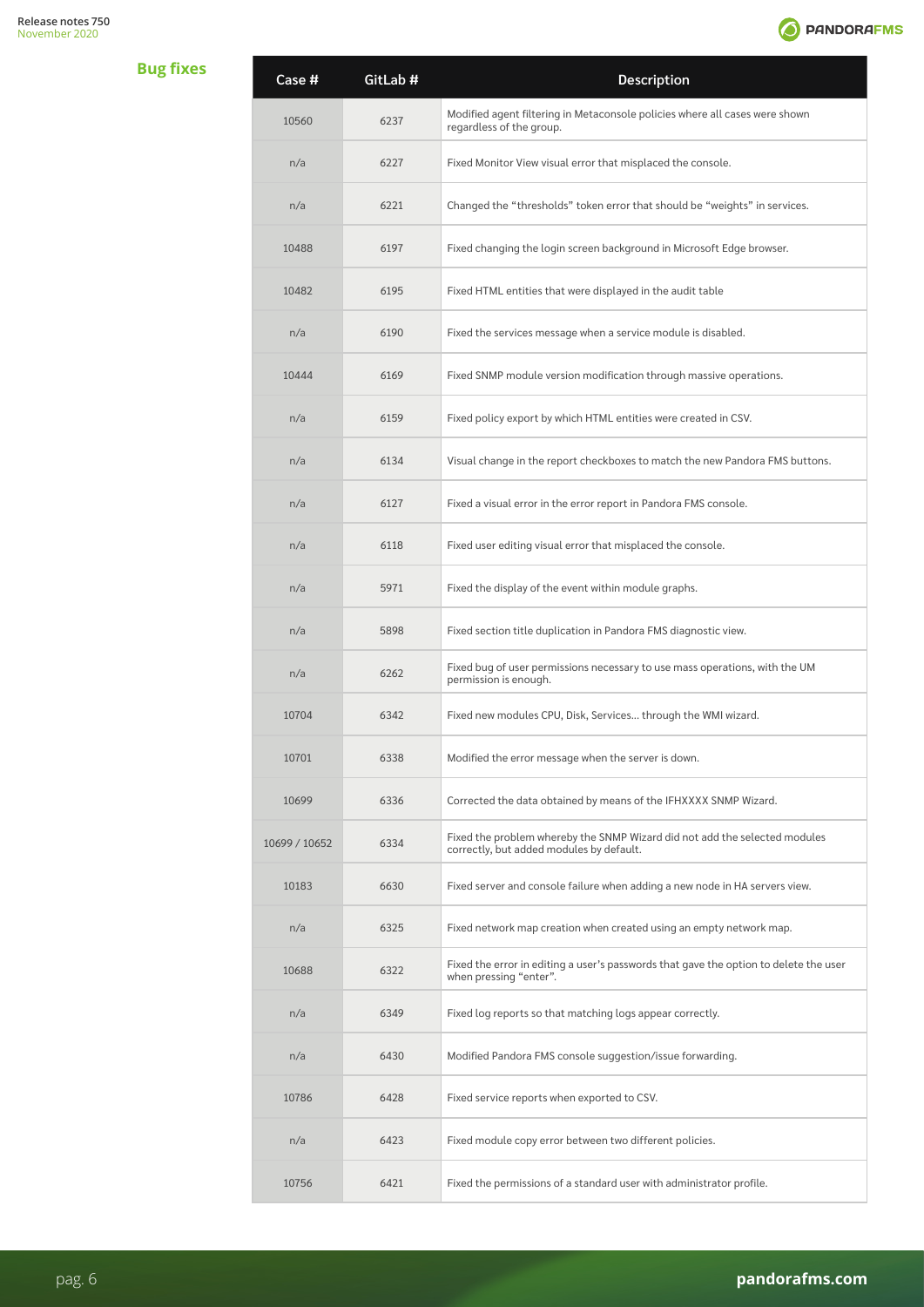

| Case # | GitLab # | Description                                                                                                                                                        |
|--------|----------|--------------------------------------------------------------------------------------------------------------------------------------------------------------------|
| 10786  | 6420     | Fixed service report PDF export error.                                                                                                                             |
| 10451  | 6382     | Modified the checks performed on each IPandora FMS console loading, removing<br>unnecessary HA checks.                                                             |
| n/a    | 6369     | Modified Pandora FMS header for better display.                                                                                                                    |
| 10493  | 6251     | Fixed an incorrect error message when installing a software agent on CentOS.                                                                                       |
| 10572  | 6244     | Fixed format changes when creating/sending a report with a general item.                                                                                           |
| n/a    | 6242     | Fixed log filtering error when two agents have the same log source.                                                                                                |
| 10512  | 6208     | Fixed agent automatic deployment in the console. If the target machine does not<br>have any dependencies to install the agent, it will send a descriptive message. |
| n/a    | 6177     | Visual changes to public dashboard links.                                                                                                                          |
| n/a    | 6063     | Recognition task timeouts in satellite server have been modified to avoid blocking.                                                                                |
| 10145  | 6049     | Fixed errors that block SNMP module execution in the Enterprise server through<br>pandorafsnmp.                                                                    |
| n/a    | 6022     | Modified Windows Uptime Module measurement using policies.                                                                                                         |
| 10245  | 5995     | Corrected the indexes of the general reports when being sent by mail.                                                                                              |
| 9399   | 5317     | Fixed the error whereby proxy agents could not modify the listening port.                                                                                          |
| n/a    | 6328     | Fixed icon display in Pandora FMS mobile console.                                                                                                                  |
| n/a    | 6285     | Fixed the error of the percentile item of visual consoles when it had a tag.                                                                                       |
| n/a    | 6471     | Fixed availability item naming in reports when created through wizards.                                                                                            |
| n/a    | 6468     | Fixed default module creation for Cisco systems detected by Discovery.                                                                                             |
| n/a    | 6467     | Fixed reports selection in Metaconsole, where it always selected the first node in the<br>list.                                                                    |
| 10825  | 6466     | Fixed event deletion when they move to history, by which even without having that<br>option enabled, they were deleted if the number was not 0.                    |
| n/a    | 6463     | Modified sql vertical graph item in both node and Metaconsole reports.                                                                                             |
| n/a    | 6456     | Fixed agent group change when using mass agent operations.                                                                                                         |
| n/a    | 6453     | Fixed sql Metaconsole report map key to adjust to report space.                                                                                                    |
| n/a    | 6450     | Fixed Oracle Discovery tasks, where if the first task failed, the rest were not done.                                                                              |
| n/a    | 6444     | Modified tconfig synchronization between Metaconsole and nodes, so that it is done<br>straight away.                                                               |
| n/a    | 6443     | Fixed Pandora FMS Windows server failure when using the agent deployment feature.                                                                                  |
| 10509  | 6472     | Fixed graph creation failure with SAML.                                                                                                                            |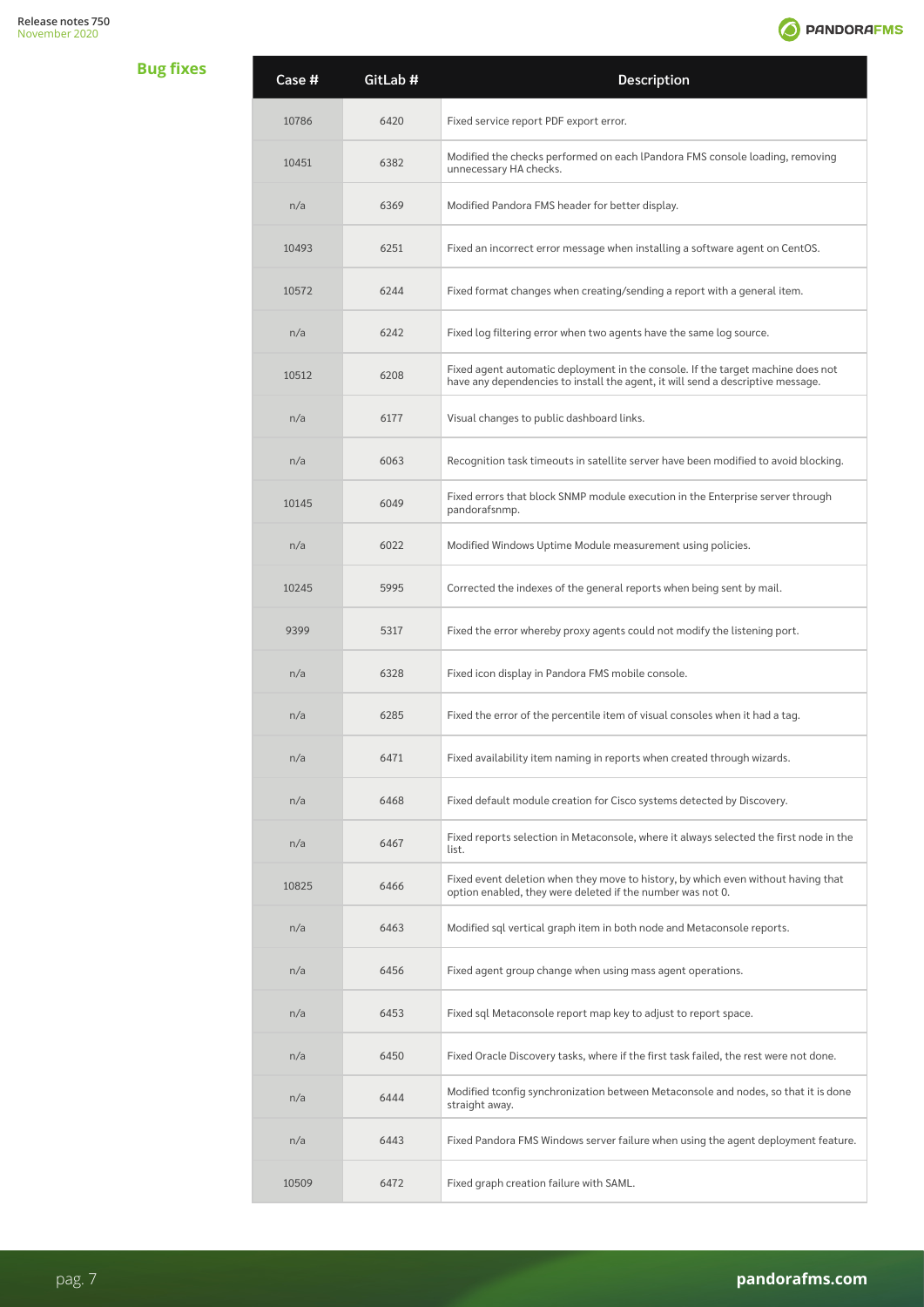

| Case # | GitLab # | Description                                                                                                                                                |
|--------|----------|------------------------------------------------------------------------------------------------------------------------------------------------------------|
| 10749  | 6439     | Fixed the report availability item when enabling the option to show summary<br>statistics.                                                                 |
| n/a    | 6433     | Fixed default API settings for new ISO installations.                                                                                                      |
| n/a    | 6432     | Fixed the default configuration of console mailings for new ISO installations.                                                                             |
| n/a    | 6416     | Fixed missing percentile token in simple graph items in reports.                                                                                           |
| n/a    | 6412     | Modified WUX checks with comments, by which before, when reading a comment, it<br>stopped performing checks, validating them as correct.                   |
| 10747  | 6409     | Fixed getValue command in WUX checks in Google Chrome.                                                                                                     |
| 10747  | 6408     | Fixed getScreenshot command in WUX checks in Google Chrome.                                                                                                |
| n/a    | 6395     | Fixed agent deployment on debian and ubuntu systems.                                                                                                       |
| 10756  | 6394     | Fixed the delete agent API call in Metaconsole.                                                                                                            |
| n/a    | 6383     | Modified event filters, where the tags field was always taken into account even<br>without being selected.                                                 |
| 10183  | 6330     | Fixed the node adding to HA causing the console to crash.                                                                                                  |
| 10340  | 6273     | Fixed module duplication by policies when the node already existed, where the<br>module was not deleted in agent conf.                                     |
| 10340  | 6273     | Fixed data module settings with thresholds created through policy, where if<br>something was changed in the module in agent, the thresholds were modified. |
| n/a    | 6222     | Fixed WUX failures when using the webdriver recorder.                                                                                                      |
| n/a    | 6199     | Added PerIO: encoding dependency to Marklogic plugin.                                                                                                      |
| 10407  | 6173     | Modified policy enforcing in Metaconsole, increasing their performance.                                                                                    |
| 10436  | 6168     | Satellite packages created for CentOS 6.                                                                                                                   |
| n/a    | 6076     | Fixed duplicate metrics using oracle plugin.                                                                                                               |
| 10641  | 6373     | Fixed going to normal events with modules with the active FF threshold.                                                                                    |
| n/a    | 6360     | Modified the Hyper-V plugin to retrieve the used memory correctly.                                                                                         |
| 9940   | 6346     | Fixed secondary group filters in events and reports of alerts and events.                                                                                  |
| 10691  | 6337     | Fixed Syslog server performance issues for large loadings.                                                                                                 |
| 9663   | 6043     | Fixed the SQL query error in Metaconsole, where it points to the Metaconsole<br>database.                                                                  |
| 8979   | 4867     | Fixed FF interval performance in WUX modules.                                                                                                              |
| n/a    | 6397     | Visual review of node and Metaconsole reports.                                                                                                             |
| n/a    | 6385     | Modified the default display size of module graphs.                                                                                                        |
| n/a    | 6678     | Fixed node selector error in Metaconsole reports.                                                                                                          |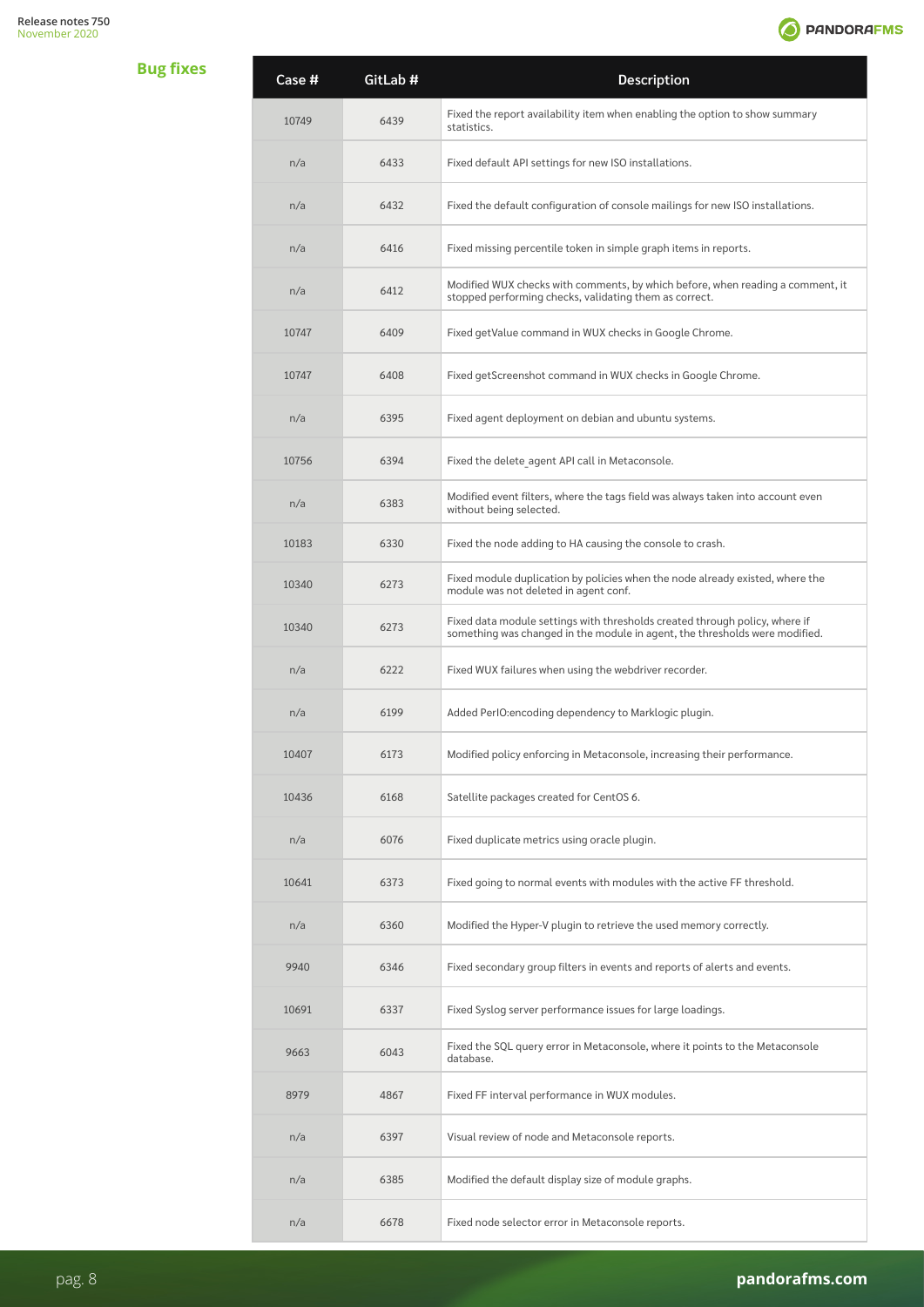

| Case # | GitLab #    | Description                                                                                                                       |
|--------|-------------|-----------------------------------------------------------------------------------------------------------------------------------|
| n/a    | 6677        | Fixed SQL error when trying to make reports with ALL group.                                                                       |
| n/a    | 6626        | Modified custom event filters, which did not save certain fields properly.                                                        |
| n/a    | 6586        | Fixed owner section in events when performing an action.                                                                          |
| n/a    | 6508        | Fixed node and Metaconsole event reports.                                                                                         |
| n/a    | 6524 / 6526 | Fixed HTML views of different reports both in node and console.                                                                   |
| n/a    | 6569        | Fixed reprt export and import.                                                                                                    |
| n/a    | 6599        | Modified module view filtering whereby filtering by group and recursion gave back<br>errors.                                      |
| n/a    | 6629        | Fixed group counting in tree view, where child groups were not taken into account.                                                |
| n/a    | 6657        | Fixed zooming error in module graphs using the divide-by-two option.                                                              |
| n/a    | 6587        | Modified event comments, where when an event was validated, they were deleted.                                                    |
| n/a    | 6578        | Fixed issues with sound events when choosing groups.                                                                              |
| n/a    | 6576        | Fixed several event macros to be used in alert commands.                                                                          |
| n/a    | 6658        | Modified tags in graph export to CSV.                                                                                             |
| n/a    | 6556 / 6557 | Fixed module post processing.                                                                                                     |
| n/a    | 6601        | Fixed tag deletion whereby they could not have less than 4.                                                                       |
| n/a    | 6546        | Fixed font size editing in Metaconsole reports.                                                                                   |
| n/a    | 6554        | Modified events export to CSV since it always took out the empty state of all events.                                             |
| n/a    | 6495        | Fixed the limited number of characters in the IP field in the node server view when<br>updating.                                  |
| n/a    | 6497        | Fixed the alert report by group when choosing the ALL group.                                                                      |
| n/a    | 6518        | The options that can be selected in the network interfaces item in reports both in<br>node and in Metaconsole have been modified. |
| n/a    | 6483        | Fixed group recursion bug in the group report item.                                                                               |
| n/a    | 6488        | Fixed error of the possible creation of agents with the ALL group.                                                                |
| n/a    | 6487        | Fixed refreshing error of the favorite visual consoles view.                                                                      |
| n/a    | 6469        | Fixed name saving in remote component creation that was saved with entities.                                                      |
| n/a    | 6470        | Modified remote component creation with the token of "execution type -> plugin" by<br>which it was not properly created.          |
| n/a    | 6482        | Restructured event grouping to show first the last event to arrive.                                                               |
| n/a    | 6485        | Corrected children recursion to show within report item agent selectors.                                                          |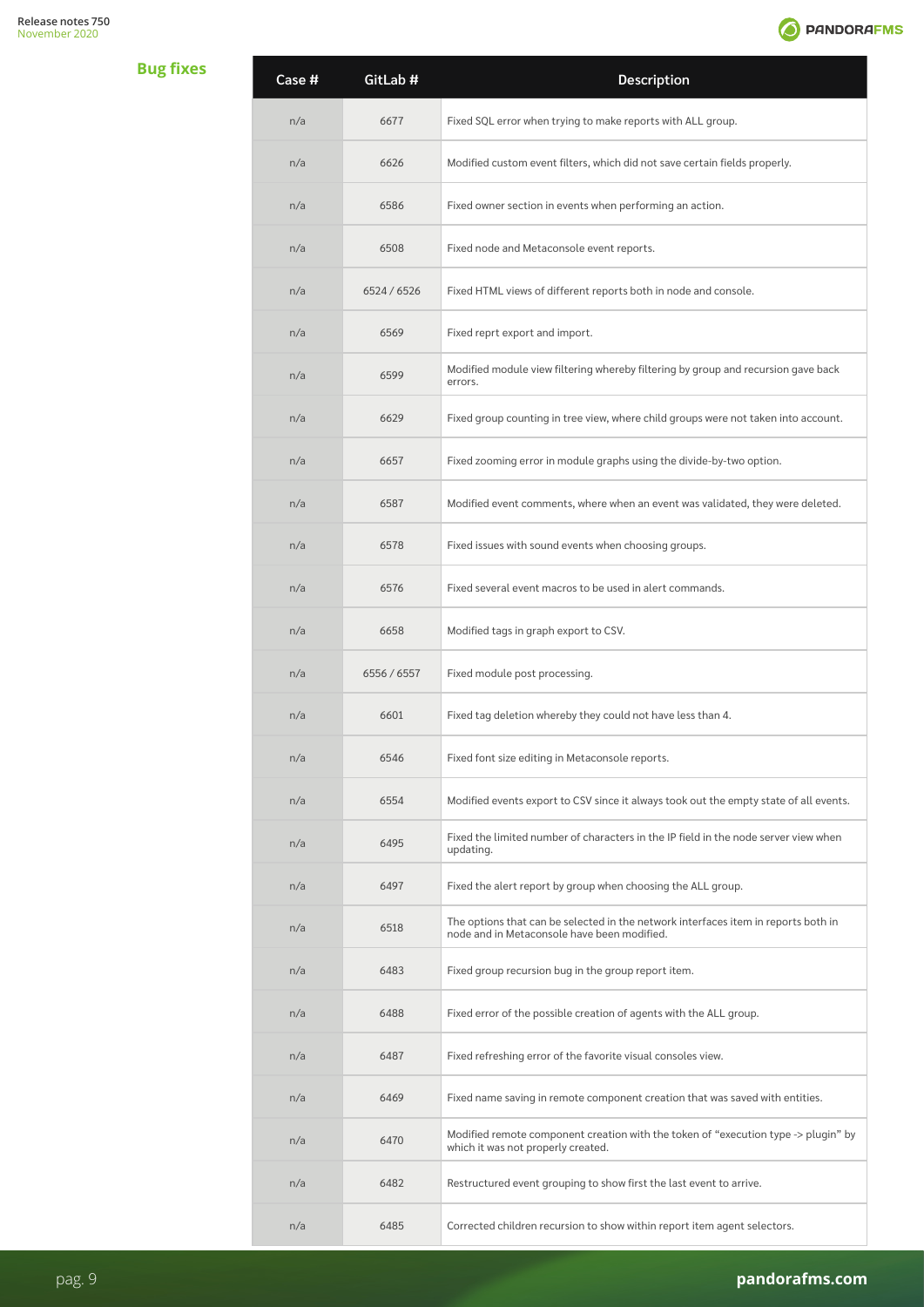

| Case # | GitLab # | Description                                                                                                                                               |
|--------|----------|-----------------------------------------------------------------------------------------------------------------------------------------------------------|
| n/a    | 6555     | Modified the message when deleting the last user profile, which is deleted if there are<br>no profiles left.                                              |
| n/a    | 6477     | Fixed group selection bug in dashboard widgets.                                                                                                           |
| n/a    | 6496     | Modified the map key of certain report items where the word "Array" appeared when<br>it should not.                                                       |
| n/a    | 6478     | Corrected the sources in certain report items for their correct display in both HTML<br>and PDF, both data and map keys.                                  |
| n/a    | 6476     | Modified report SLA item export to CSV.                                                                                                                   |
| n/a    | 6531     | Fixed simple graph item in Metaconsole reports, where the agent could not be<br>properly selected once the node was chosen.                               |
| n/a    | 6484     | Fixed permission error while being the administrator of the WUX transaction widget of<br>the dashboards.                                                  |
| n/a    | 6481     | Fixed Metaconsole event self-validation.                                                                                                                  |
| n/a    | 6552     | Fixed templale HTML view in Metaconsole SQL graph items.                                                                                                  |
| n/a    | 6512     | Fixed ACLs problems in alert view.                                                                                                                        |
| n/a    | 6580     | Modified group editing so that a group cannot be its own parent.                                                                                          |
| n/a    | 6549     | Fixed the insertion of item custom graph in reports using a wizard.                                                                                       |
| n/a    | 6592     | Fixed errors caused by the deployment of Metaconsole plugins.                                                                                             |
| n/a    | 6413     | Fixed checks section in SNMP and WMI wizards where not all were selected in the<br>general checks.                                                        |
| n/a    | 6604     | Fixed connection loss in visual consoles with public link.                                                                                                |
| n/a    | 6575     | Fixed user synchronization error from Metaconsole to node when a profile with<br>subgroups is added.                                                      |
| n/a    | 6513     | Modified the MacOS agent for High Sierra, where the agent stopped working if the<br>path "/usr/local/bin" did not exist.                                  |
| n/a    | 6571     | Modified pandora ha performance when a thread of a single server died, so that it<br>does not restart completely Pandora FMS.                             |
| 10872  | 6551     | Fixed error whereby if the type of a module was changed, then the modules created<br>by default in Pandora FMS could not be displayed.                    |
| n/a    | 6256     | Fixed the postgress plugin when custom queries with special characters were used.                                                                         |
| n/a    | 6680     | Fixed disconnection window appearing when opening the sound events window.                                                                                |
| n/a    | 6573     | Fixed the error where when using AD and changing the password for the first time, it<br>gave a permission error when trying to log in for the first time. |
| n/a    | 5982     | Modified HANA plugin performance to work correctly locally.                                                                                               |